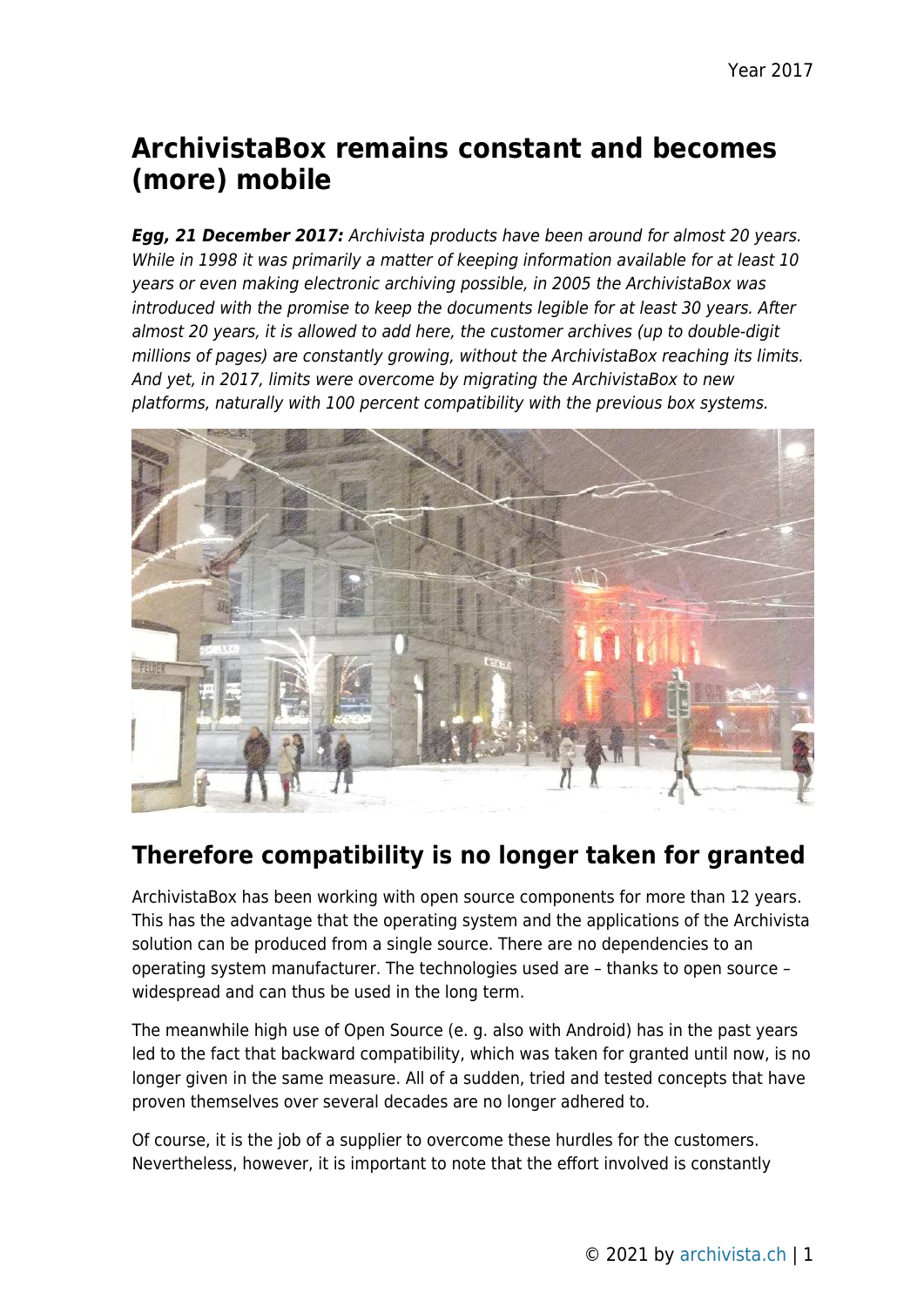increasing from year to year. In addition, the packages are becoming more extensive and much larger. Nevertheless, the ISO file we deliver has remained constant in size over the past 12 years. ArchivistaDMS and ArchivistaERP are about 500 MByte, ArchivistaVM is less than 200 MByte and ArchivistaMini is still well below 100 MByte. This still ensures that the smaller ArchivistaBox systems can be loaded with the latest versions.

#### **Integration of new hardware**



This year there were many hardware innovations. These include primarily the new Ryzen processors (CPU) from AMD. Finally AMD can compete with Intel again. However, without updated software these CPUs do not run stable. For this reason, the ArchivistaBox is now also delivered with Kernel 4.9. x (optional).

But new software is not only needed at the kernel level. Even trivial things like printing can mean that the software has to be reassembled. A customer of ours prints all invoices via the ArchivistaBox in order to be able to run the processes fully automatically. When switching from Lexmark printers to HP printers, experience has shown that the hplip library used on HP devices can only be installed in Debian if SystemD is used.

Although the Debian maintainers originally promised that the use of SystemD was not absolutely necessary, they don't seem to remember their own promises two years later, because the hplip library suddenly and very definitely requires the use of SystemD. For this reason we have ported the entire ArchivistaBox to Devuan in November. The ArchivistaBox is currently running with Debian and Devuan.